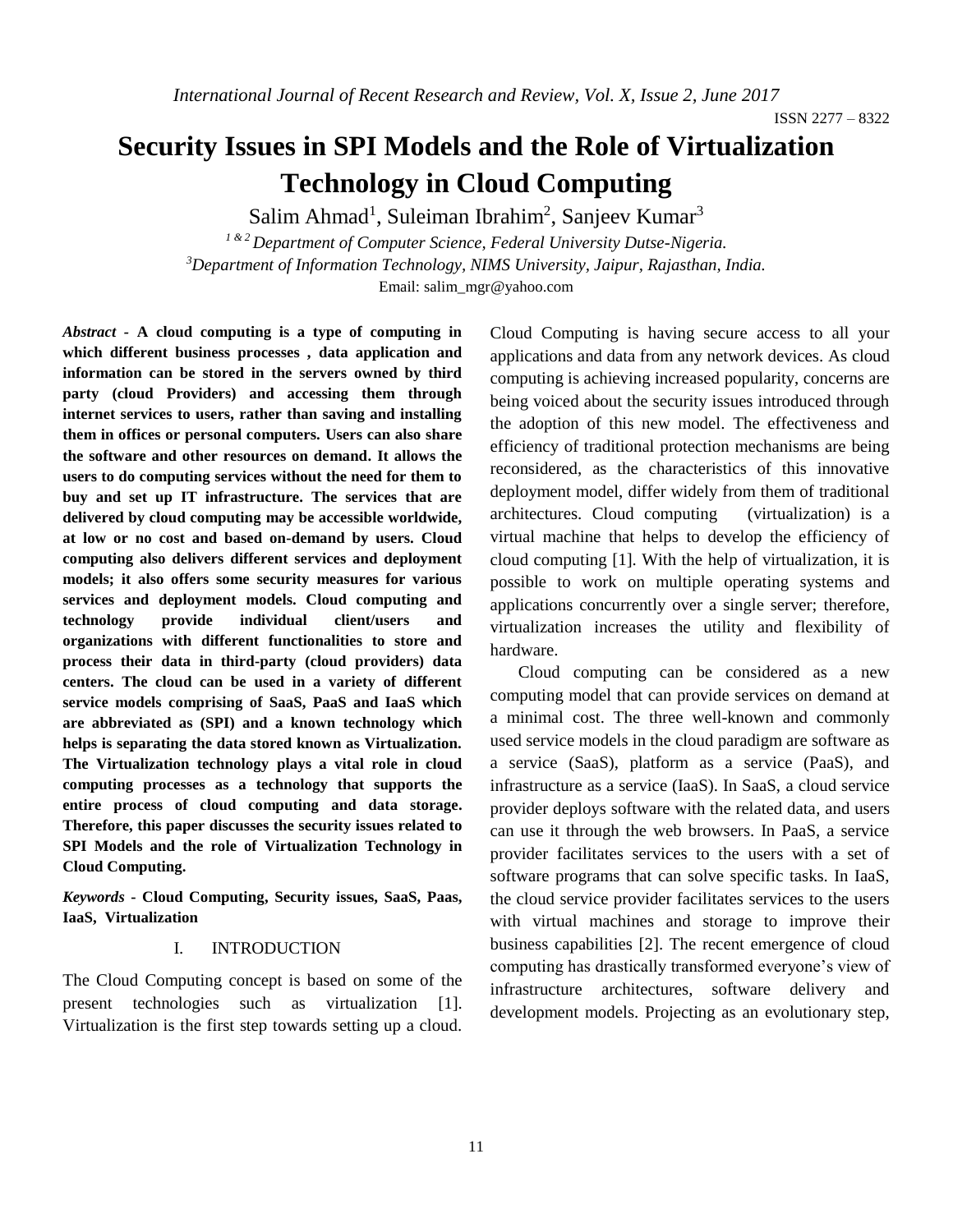following the move from mainframe computers to client/server deployment models, cloud computing comprises elements from grid computing, utility computing and autonomic computing, into an advanced deployment architecture. This rapid transition towards the clouds, has driven anxieties on a critical issue for the success of information systems, communication and information security. From a security point of view, a number of unchartered risks and challenges have been introduced from this relocation to the clouds [3].

## II. CLOUD COMPUTING SERVICE MODELS

In [4], it is emphasized that there are mainly three service models in Cloud Computing, which includes the following:



Fig. 1. SPI Service Models (google.com)

## *A) Software as a Service (SaaS)*

Users access the cloud application over internet by making use of interface like web Brower as per requirement and pay for use. It is the duty of cloud provider to sustain the hardware, operating system and application maintenance. Cloud provider offers the security to user as per service level agreement. Many Users can access the application at the same time with their respective subscription. Examples of SaaS are Sales Force, Customer Relationship Services, Google Apps, Gmail, and Google Docs.

## *B) Platform as a Service (PaaS)*

In this type of service model offer operating system and other tools for software development and let user to use its application on the cloud. User does not need to sustain the cloud infrastructure like storage, servers, operating system, programming tool kit, network and software license. User only sustains its software or application and its environment configuration deployed on cloud. Examples of PaaS are Microsoft Windows Azure, Google App Engine, Amazon Web Services, and Elastic Beanstalk.

## *C) Infrastructure as a Service (IaaS)*

In this type of service model, user has direct contact to Central Processing Unit processing, servers, network, and storage devices. User can install and use operating system, software's of their choice on their virtual machines that are accessed through Internet Protocol (IP) address. Cloud provider sustains the basic infrastructure and offers virtualized IP address to the users for direct contact to hardware resources. Examples of IaaS are Amazon EC2, IBM Computing on Demand, Go Grid and Rackspace Cloud.



Fig. 2. SPI Service Model Examples (google.com)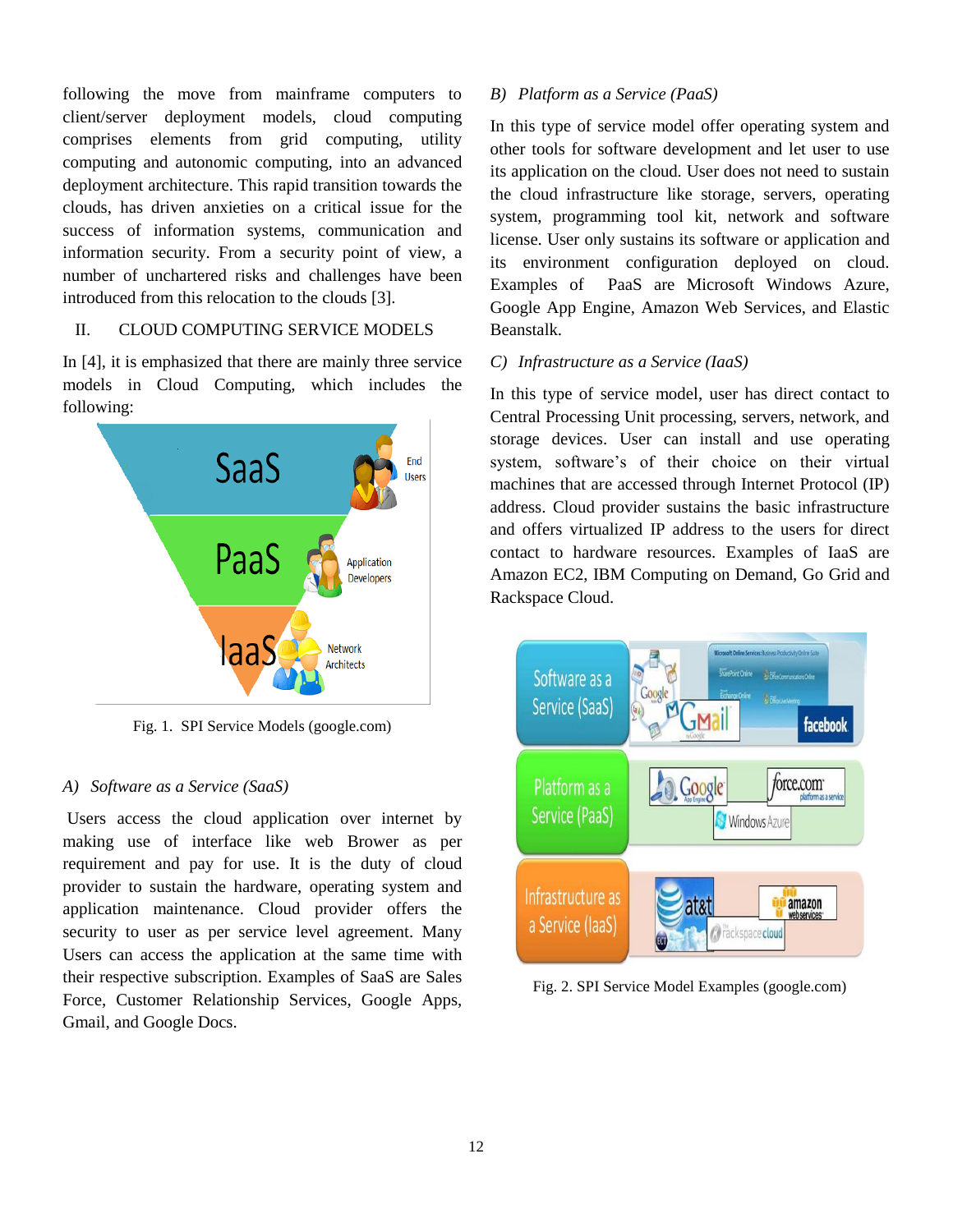### III. CLOUD COMPUTING TECHNOLOGIES

In [5] various technologies of cloud computing as web/server application, database clusters, terminal servers, and virtualization are discussed. The basic concept of Cloud Computing is separating the application from the operating system as well as the hardware its self. This processes of separation brought about the underlying technology of cloud computing called Virtualization. However, [6] identifies many technologies of cloud computing some of which are programming model, data management, data storage, virtualization but in this paper we are focusing on the Virtualization technology with regard to SPI service Models.

Virtualization plays a vital role in cloud computing processes. It is a method of installing and organizing computing resources. It separates the different levels of the application system comprising the hardware, software, data, networking, storage etc. It also breakdowns the division between the data center, servers, storage, networking, data and the physical devices, by recognizing dynamic architecture, then attains the goals of organizing centralized and making use of dynamically the physical resources and virtual resources, improving the flexibility of the system, reducing the cost, improving the service and decreasing the risk of management [7].



Fig. 3. Virtualization Technology (google.com)

## IV. SECURITY ISSUES IN SPI MODEL AND VIRTUALIZATION

According to [8] security issues in SPI models are classified into two different categories: (a) Security issues related to Cloud Service provider and (b) security issues related to customers where the companies stores the data on the cloud and that information can be shared. Therefore, the responsibility of the provider is to make sure that their infrastructure is well secured and the client's data is protected as well with different authentication techniques. When the organization chose to host their applications on the public cloud, the sensitive data is at risk. In order to save resources and for the reduction of cost clouds, service providers often store many clients' data on a particular server. As a result, there is every tendency that one of the user's important data can be viewed by others. To handle such sensitive circumstances, cloud service providers should ensure proper data protection and logical storage [9].

*Privacy:* Providers must ensure that all private information is encrypted and that only authorized users have access to data. The digital identities and credentials of customers must be protected by the service provider.

*Data Integrity:* The users always anticipates that the data to be secured and stored in a systematic manner, in the sense that the original data should not be tampered. If the data is corrupted, the user must be able to detect the loss of data and must be able to retrieve the lost data.

*Data Accessibility:* the cloud service provider must provide the authorization to only users for giving the accessibility to different users in the cloud. All the privileges related to data must be given to only data owner.

In [10-11], it is mentioned that security and privacy is the major issue in both cloud computing models and virtualization, this is because data security has constantly been a major issue in information technology. Data security becomes mainly thoughtful in the virtualization technology in cloud, because data are dispersed in diverse machines and storage devices including servers, PCs, and several mobile devices such as wireless sensor networks and smart phones. Data security in the cloud computing is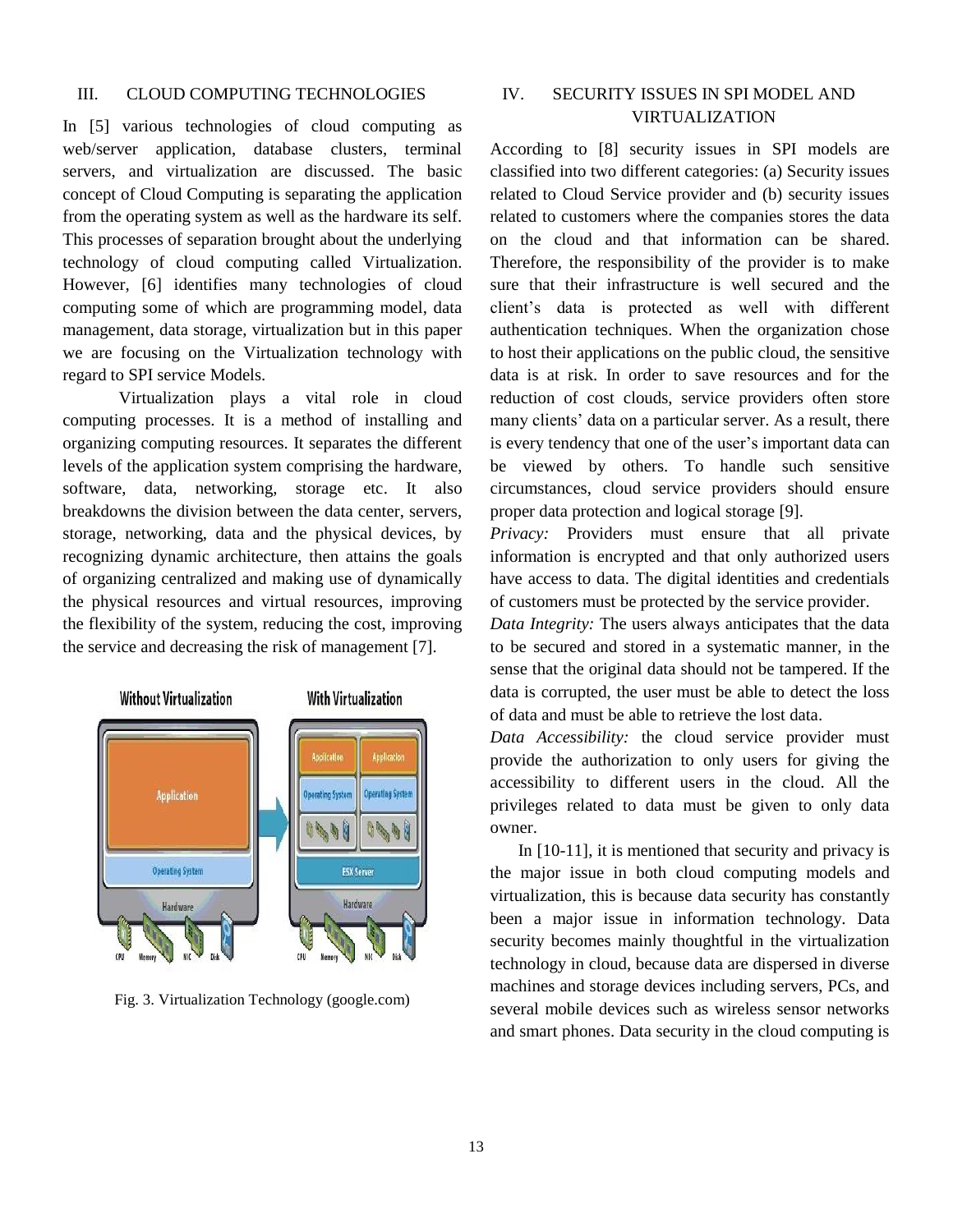more complex than data security in the traditional information systems.

## V. RESEARCH METHODOLOGY

The techniques used in the research methods are simple questionnaire survey and interviews, the techniques help us in both stages of the research study. The questionnaires were distributed to various respondents with knowledge of how cloud computing works as target audience and the interviews in order to ascertain the level of security issues in SPI models as well as the roles played by Virtualization technology in cloud computing. The empirical part of this paper is based on qualitative and quantitative data collected primarily and secondary. The findings of the results are systematically linked to the theories discussed in the previous section of related literature.

## VI. RESULT ANALYSIS

Based on the findings it shows that Virtualization plays a vital role in cloud computing processes, because is a method that enables installations and organizes computing resources. It separates the different levels of the application system comprising the hardware, software, data, networking, storage etc, and also breakdowns the division between the data center, servers, storage, networking, data and the physical devices so as to ensure a hitch free operations in case of server failure or any challenges that may occur in the storage process. On the other hand, security issues in SPI models based on the classifications in relation to Cloud Service Providers and Client's or customer's perspective and agreement have to reach from both parties to ensure the stored data and information can be shared and protected.

## VII. CONCLUSION

The security of data is the main issue for any cloud services model. The SPI service providers need to guarantee that the data is effectively protected by making use of different real encryption techniques so that the data can be saved confidentially. Virtualization also helps in separating the data by storing it in different virtual machines so as to retrieve data in case of system failures,

also implementing operational data control mechanism supports to keep data safe and secure from unknowns users.

## VIII. REFERENCES

- [1] Nancy Jain and Sakshi Choudhary (2016) Overview of virtualization in cloud computing. Published by IEEE, in Colossal Data Analysis and Networking (CDAN), Symposium on 18-19 March 2016. Accessed online from: [http://www.businessnewsdaily.com/5791](http://www.businessnewsdaily.com/5791-virtualization-vs-cloud-computing.html) [virtualization-vs-cloud-computing.html](http://www.businessnewsdaily.com/5791-virtualization-vs-cloud-computing.html)
- [2] Rabi Prasad Padhl, Manas Ranjan Patra, Suresh Chandra Satapathy (2011). Cloud Computing: Security Issues and Resaerch Challenges. Published in IRACST-International Journal of Computer Science and Information Technology & Security (IJCSITS) Vol.1, No.2, December 2011.
- [3] Dimitrios Zissiz, Dimitrios Lekkas (2010) Addressing Cloud Computing Security Issues. Published by ELSEVIER. Future Generation Computer Systems 28 (2012) 583-592. Accessed online from [www.elsevier.com](http://www.elsevier.com/)
- [4] Sapna Malik, MM Chaturvedi (2013) Privacy and Security in Mobile Cloud Computing: Review. published by International Journal of Computer Applications (0975-8887) Volume 80-No11, October 2013.
- [5] Rupali R. Kanthe, Ms Rinkle C. Patel (2015) Data Security and Privacy Protection Issues in Cloud Computing. Published in Internatertional Journal of Computer Science and Information Technology Research ISSN 2348-120X (online) Vol. 3, Issue 2, pp:(1130-1134), Month: April-June 2015, Accessed online on 23rd January 2016, from [www.researchpublish.com](http://www.researchpublish.com/)
- [6] Shufen Zhang, Hongcan Yan, Xuebin Chen (2012) Research on Key Technologies of Cloud Computing. 2012 International Conference on Medical Physics and Biomedical Engineering. Physics Procedia 33 (2012) pp:1791 - 1797. Accessed online from [www.sciencedirect.com](http://www.sciencedirect.com/)
- [7] SeanCarlin, Kevin Curran (2012)Cloud Computing Technologies. Published in International Journal of Cloud Computing and Services Science (IJ-CLOSER) Vol.1, No2, June 2012, pp. 59-65 ISSN: 2089-3337. Accessed from  $\sim$